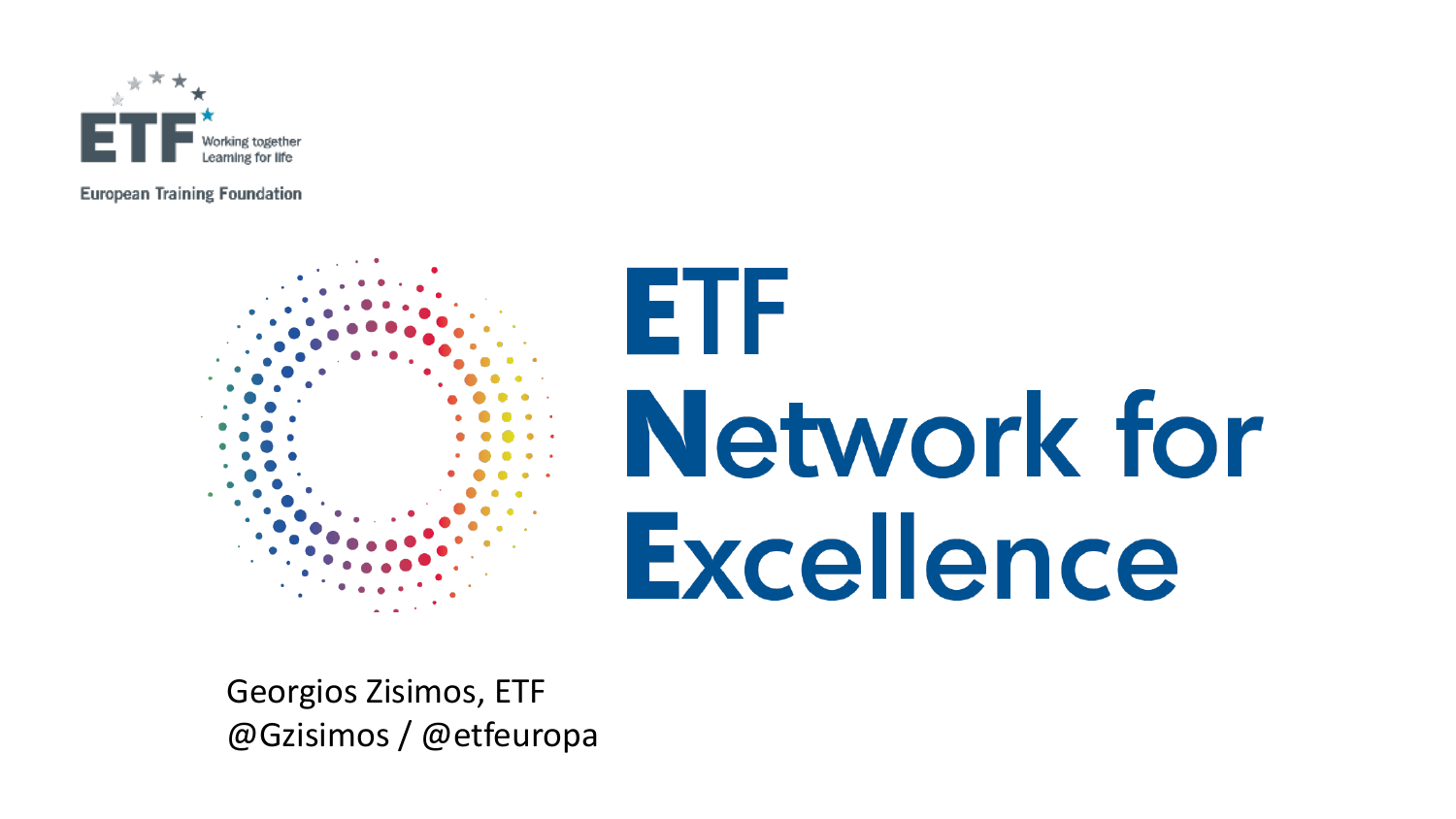

# **HOW WE SEE THE CENTRES OF VOCATIONAL EXCELLENCE**

Engines for VET development - beacons for VET reforms

Cases of good vocational schools/providers (or clusters)

Examples of high commitment to change and improvement

Examples of good partnership between relevant stakeholders

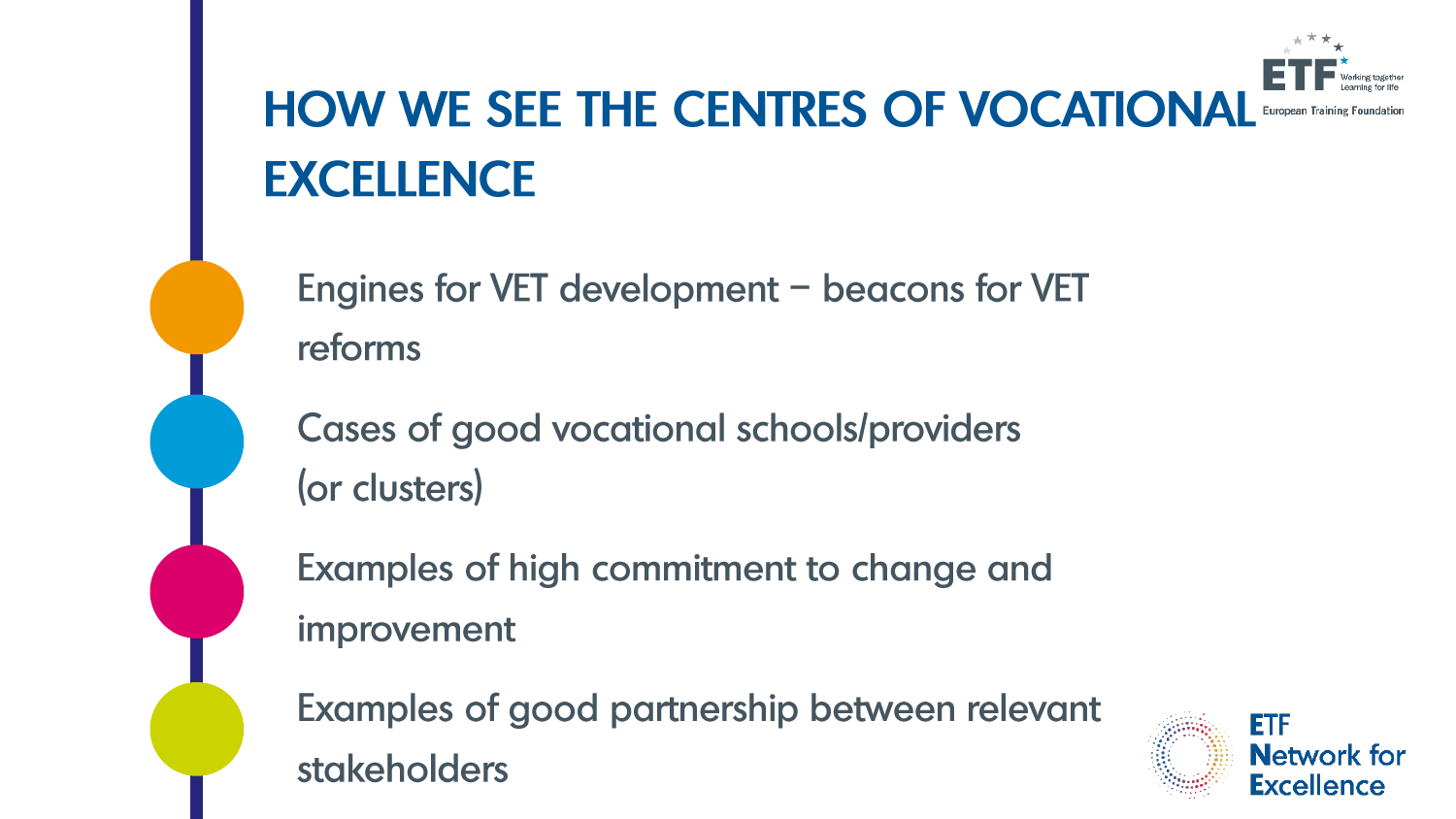

Human capital development

Attractiveness and relevance of VET

Global challenges - internationalisation of VET

**Globalisation** and connectivity

**Climate** change **Technological** and digital change

Demographic shifts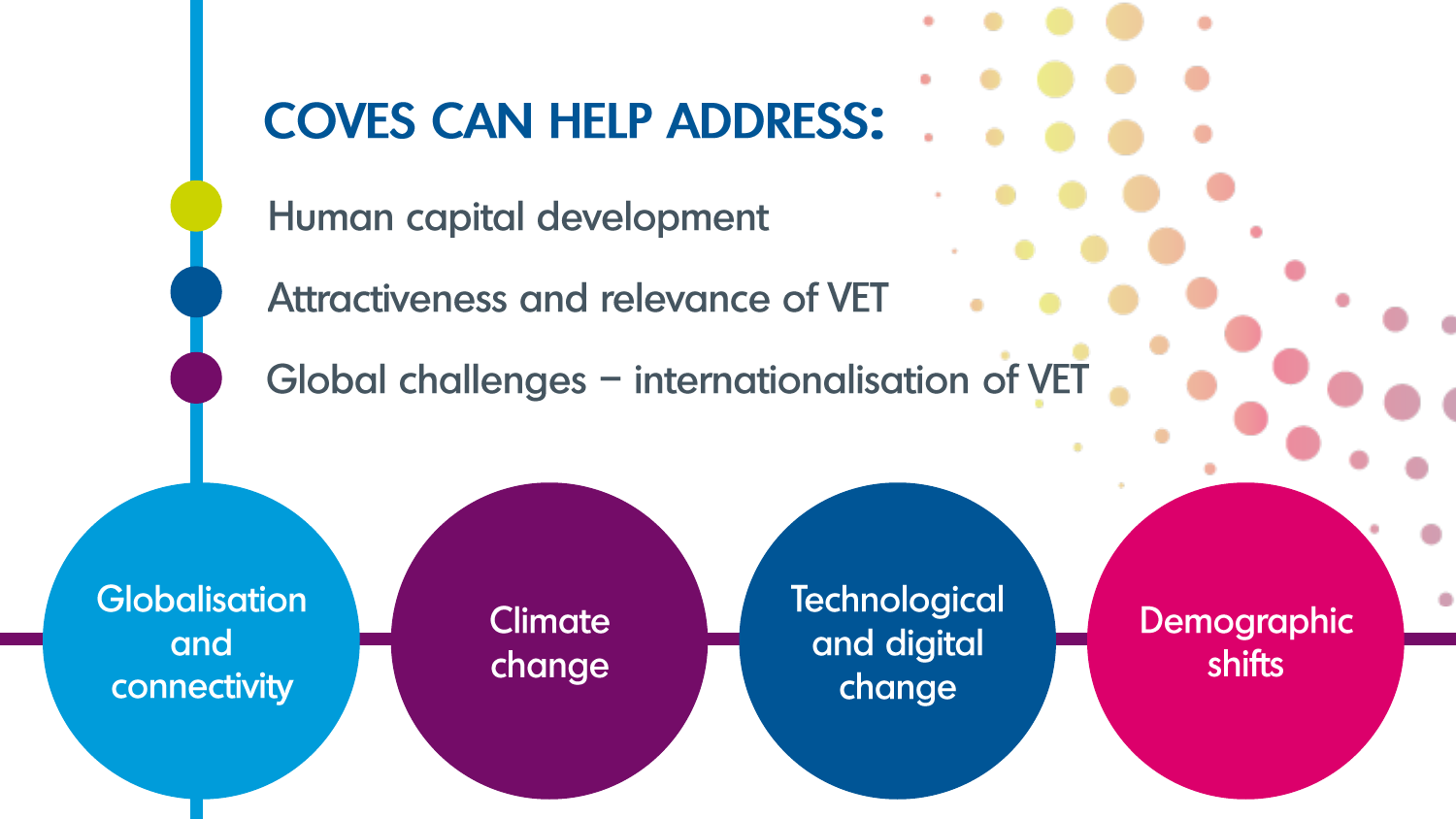

orking together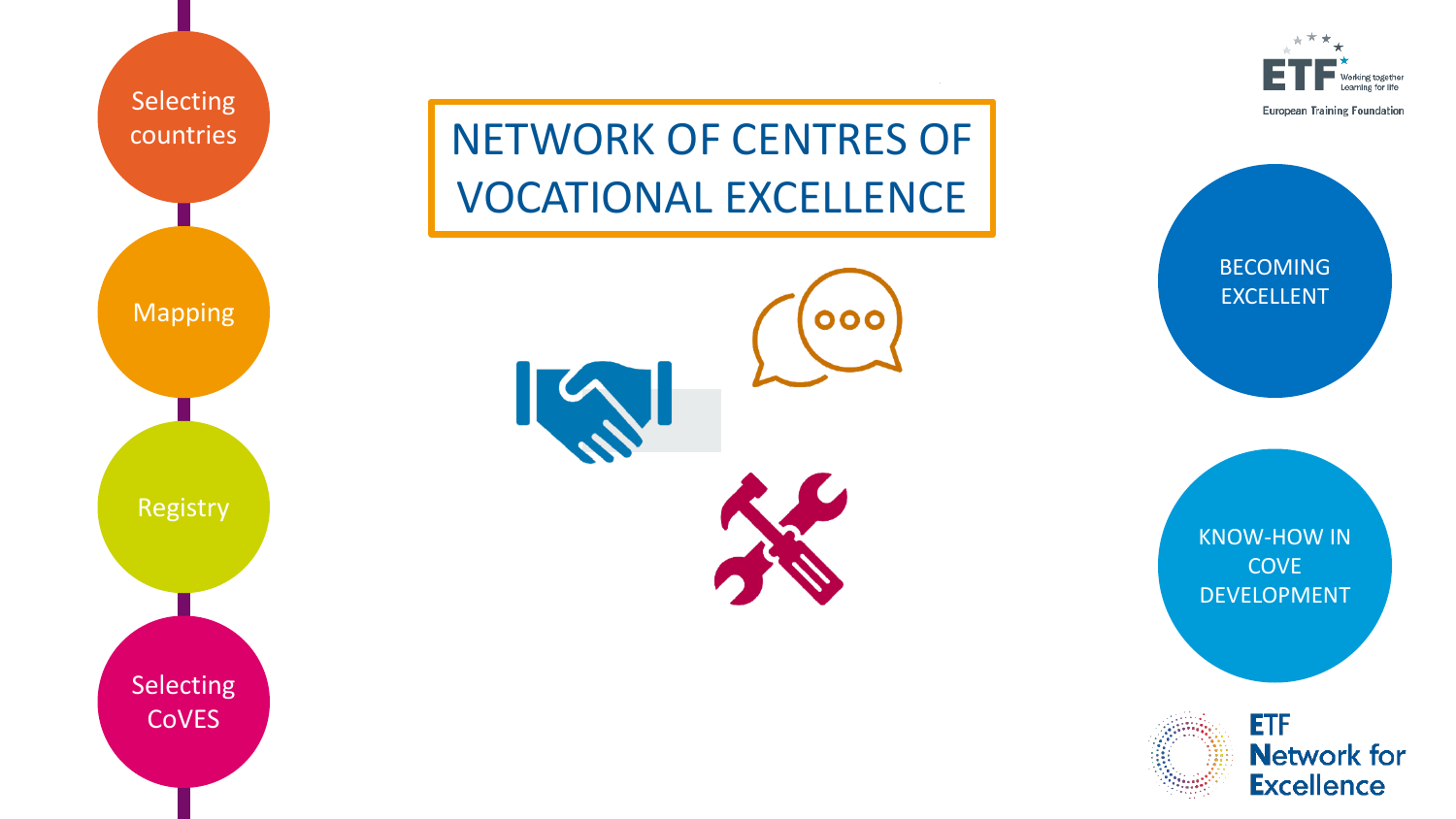# **ETF PARTNER COUNTRIES -**THE FIRST GROUP OF COUNTRIES **TO JOIN ENE**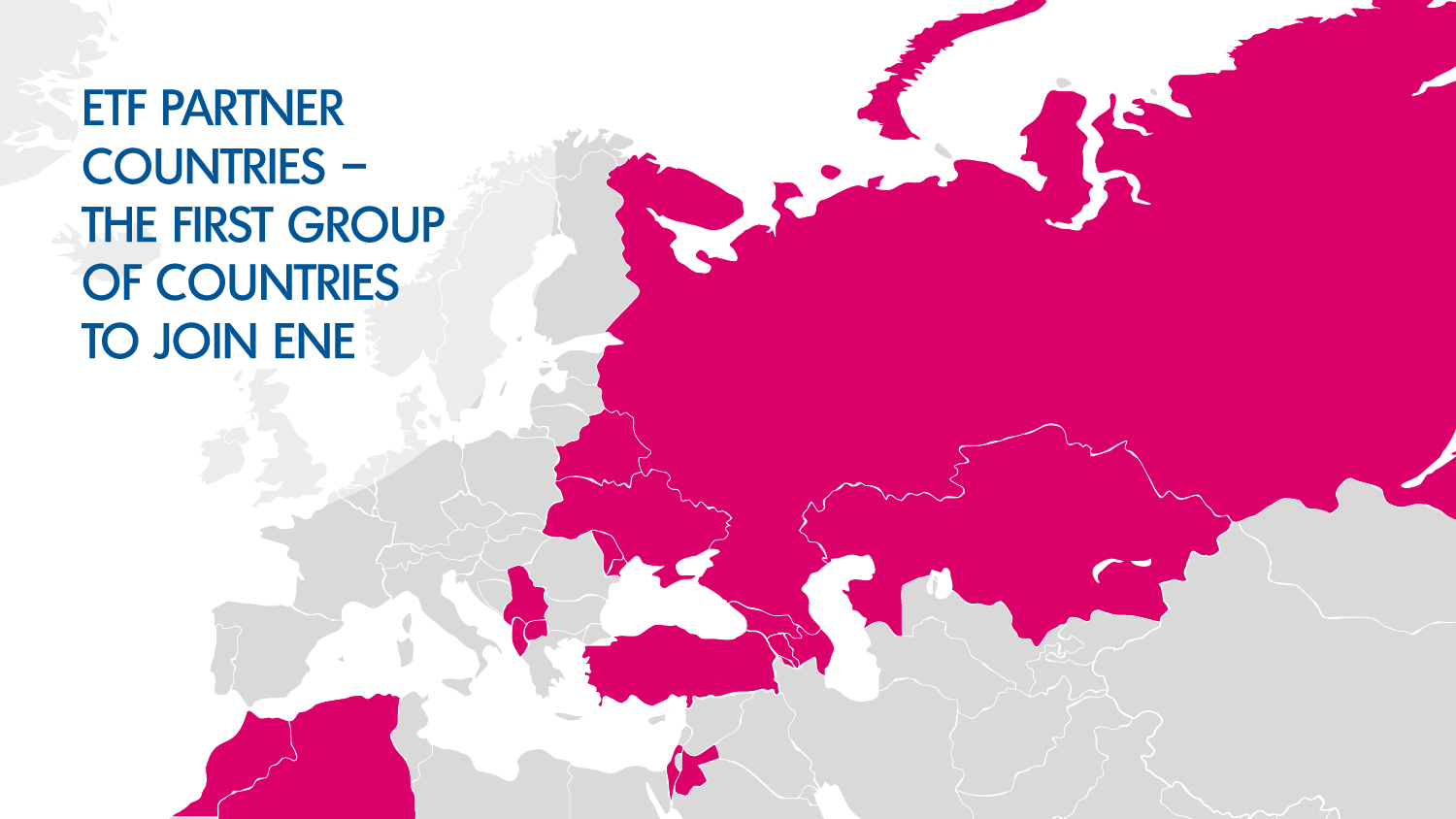## **SELECTING COVES FOR ENE**

We apply three selection criteria





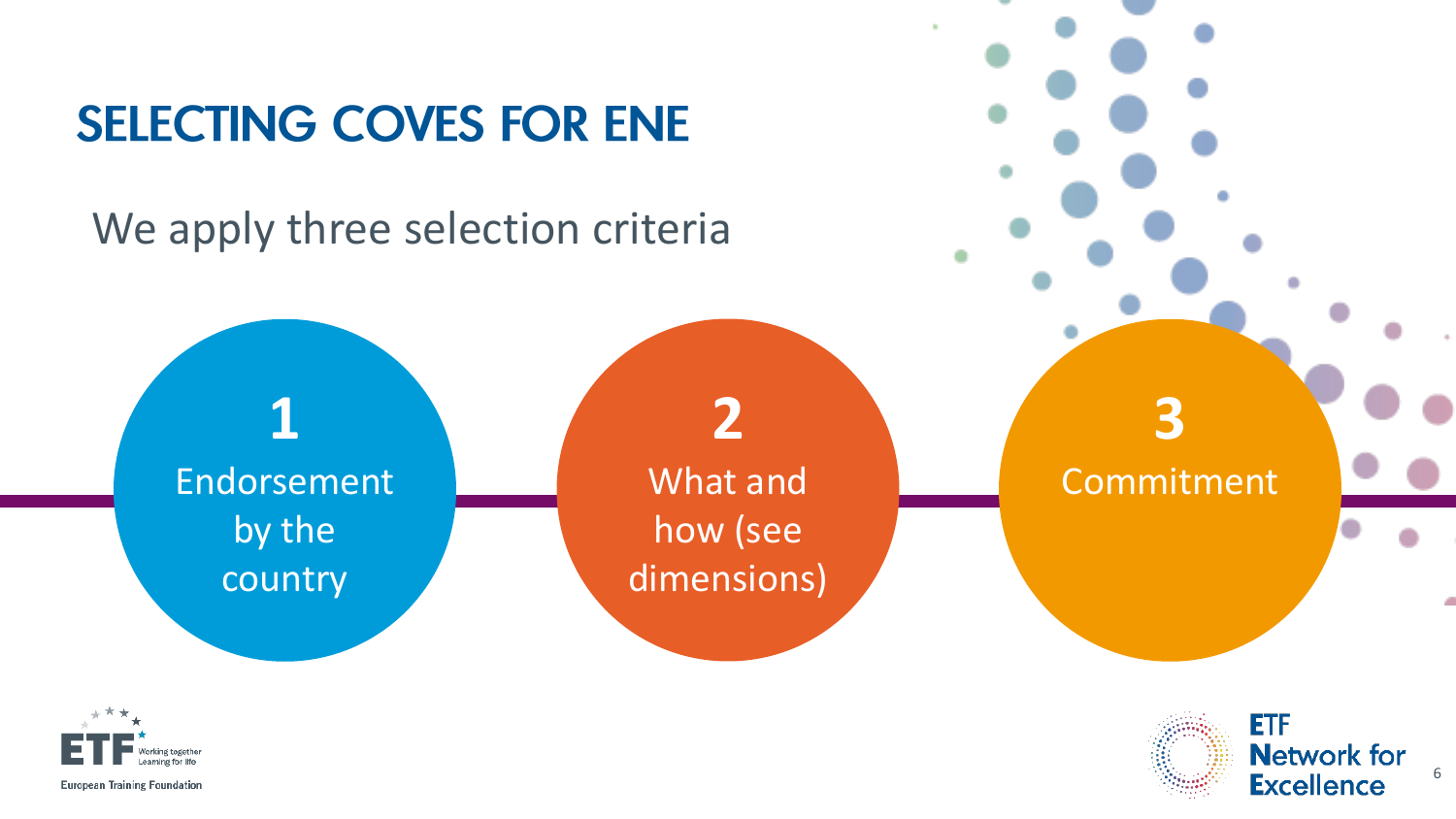# WHAT ARE THE EXPECTED OUTPUTS FROM ENE

#### **PARTNERSHIPS**





**TOOLS** 

**ETF Network for Excellence** 



**European Training Foundation**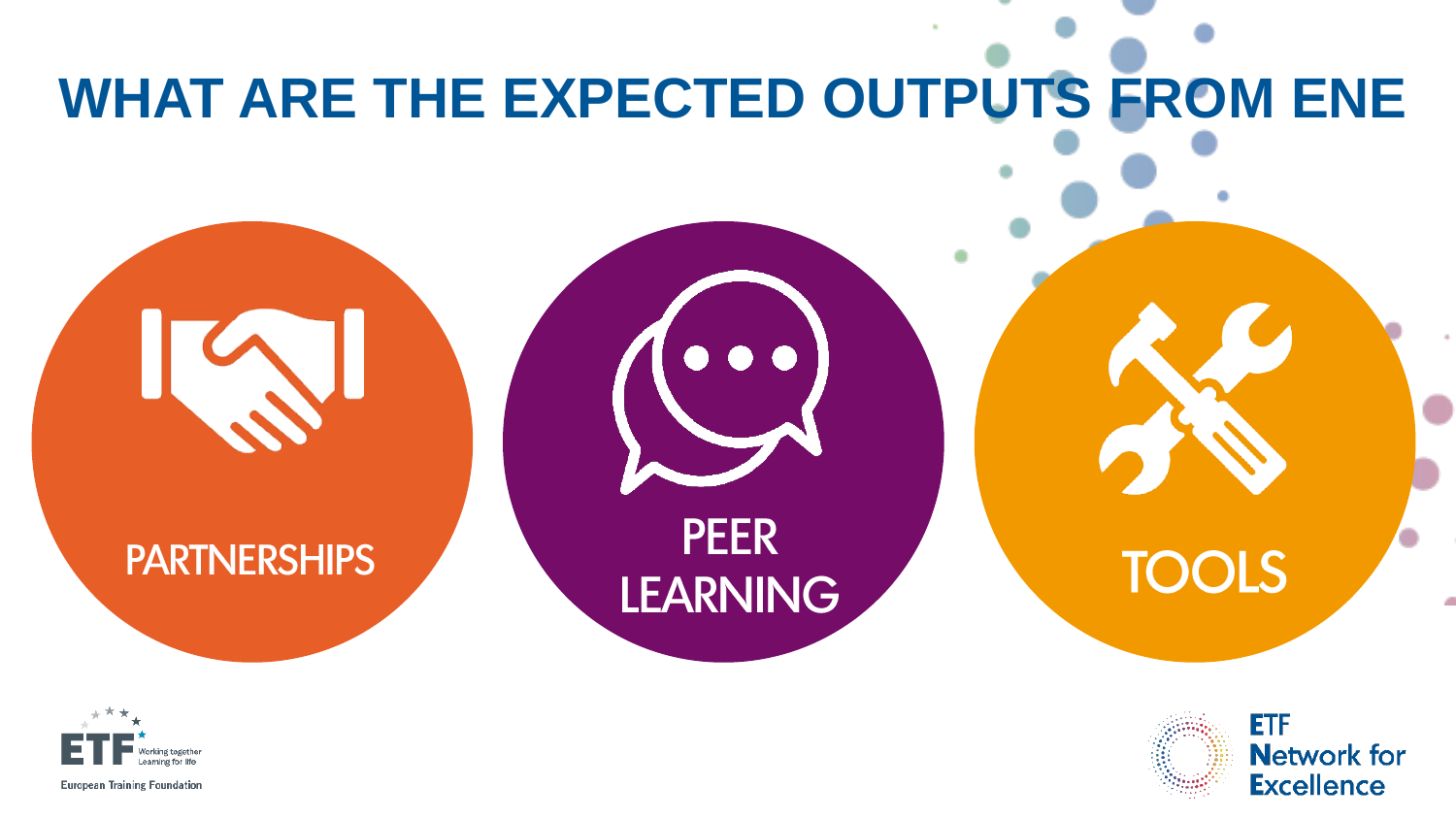# **ENE AREAS (DIMENSIONS) OF FOCUS FOR** 2020/2022

**1**  Lifelong learning

**2** Education business collaboration

**3** Pedagogy & professional development

**4**  Smart specialisation



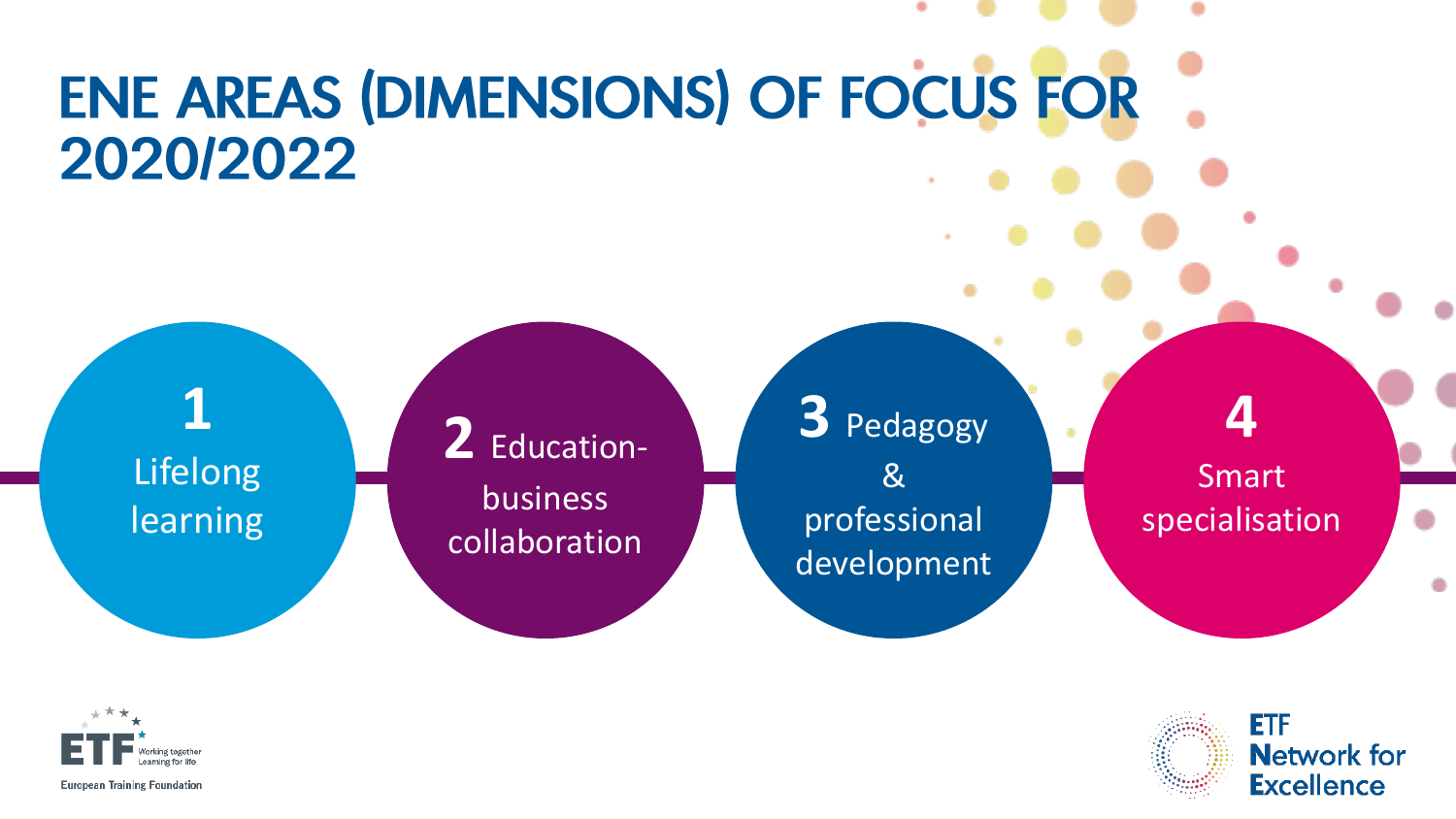# **ENE AREAS (DIMENSIONS) OF FOCUS FOR** 2020/2022

Industry 4.0 and digitalisation

**5** 

**6** Autonomy & Institutional Development

**7** Supporting sustainable goals

**8**  Social inclusion





**European Training Foundation**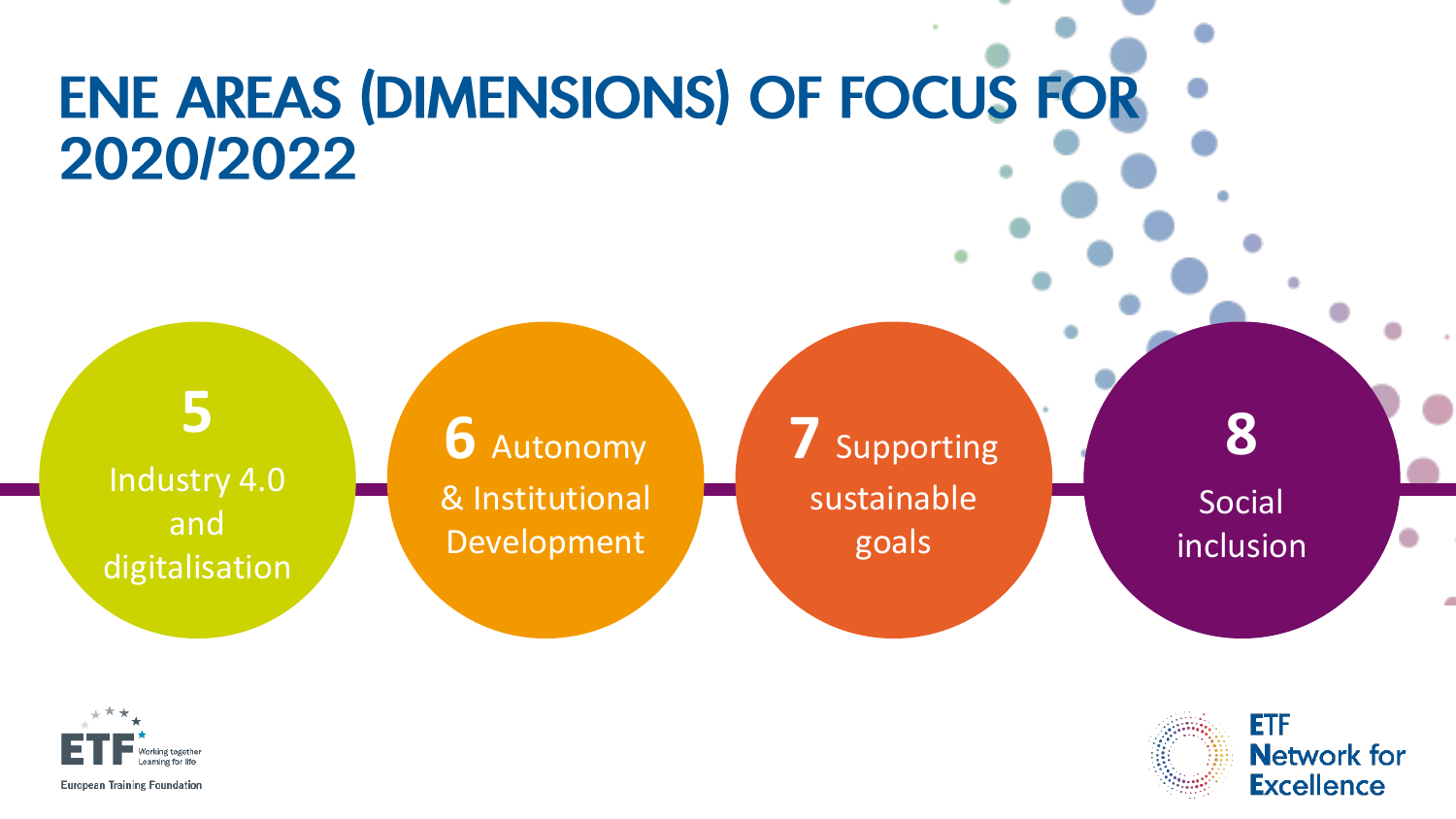# THE REGISTRY SERVES THREE MAIN **PURPOSES...**

Informing ETF analysis of current situation and ongoing trends in the development of COVEs in our partner countries

**1**

**2**

**3**

Informing ETF and ENE's members about suitable institutions to form together or join an existing partnership

Informing the ETF ENE project about thematic areas to focus on in the medium term.

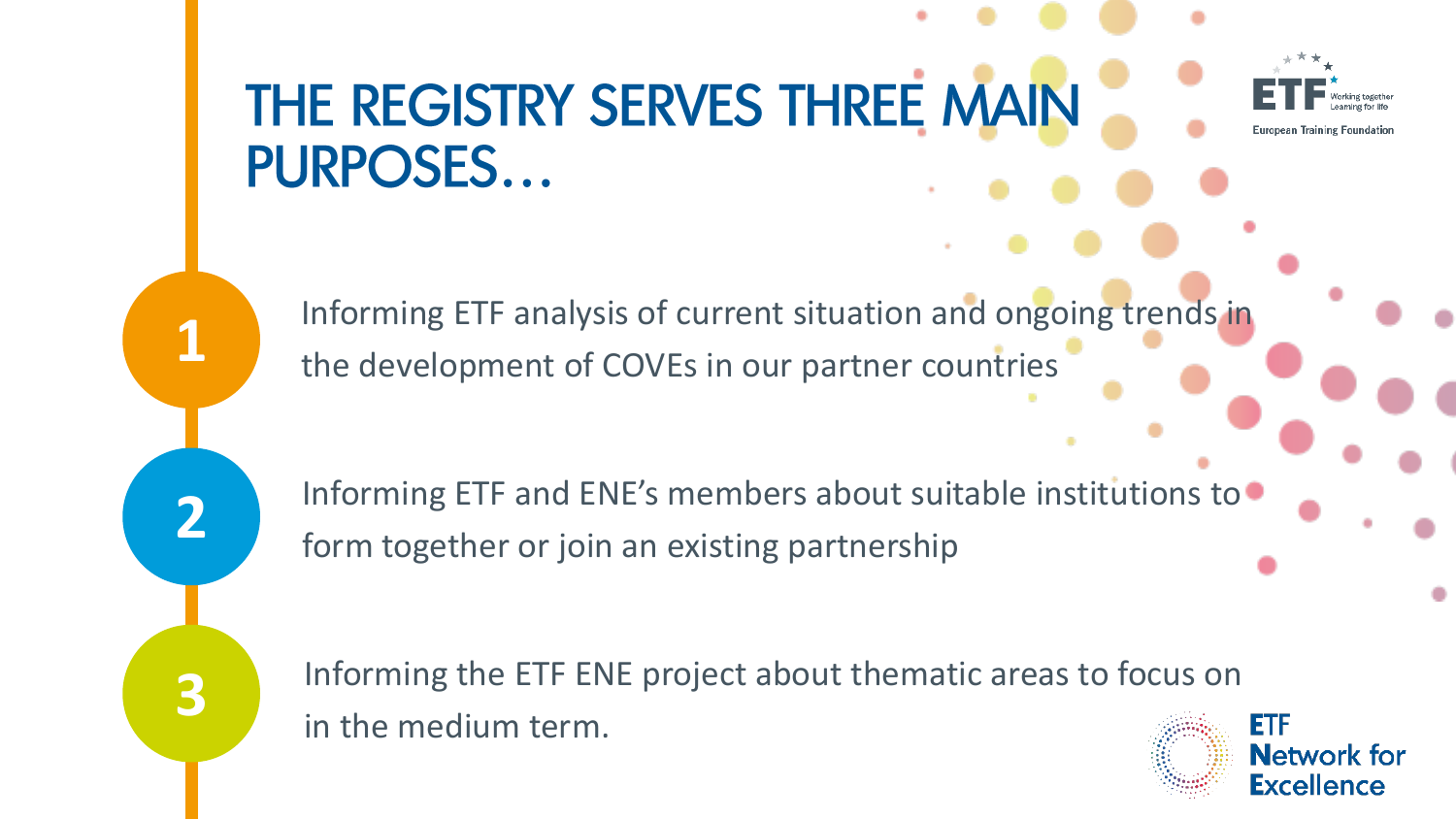

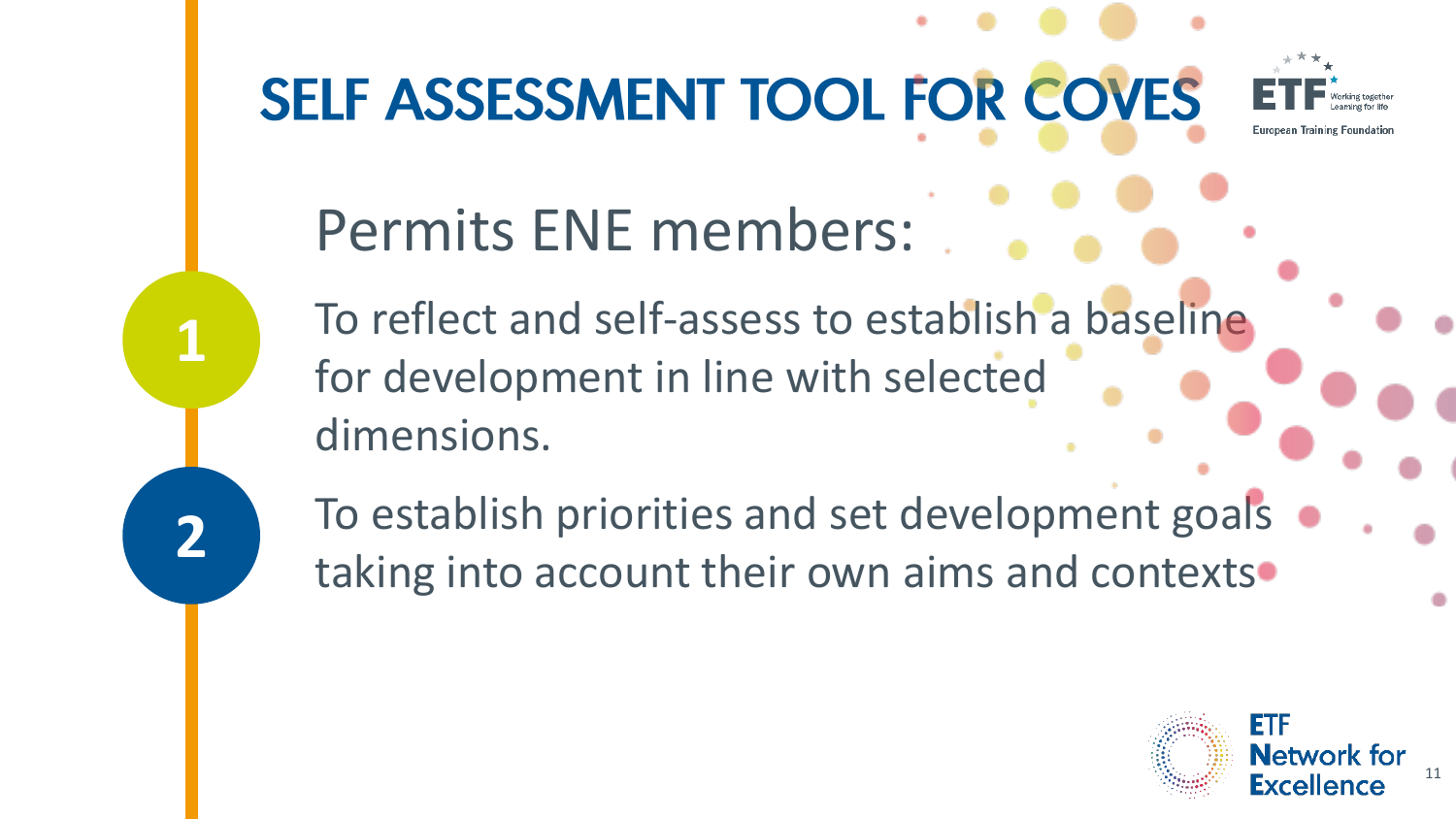

**Network for** Excellence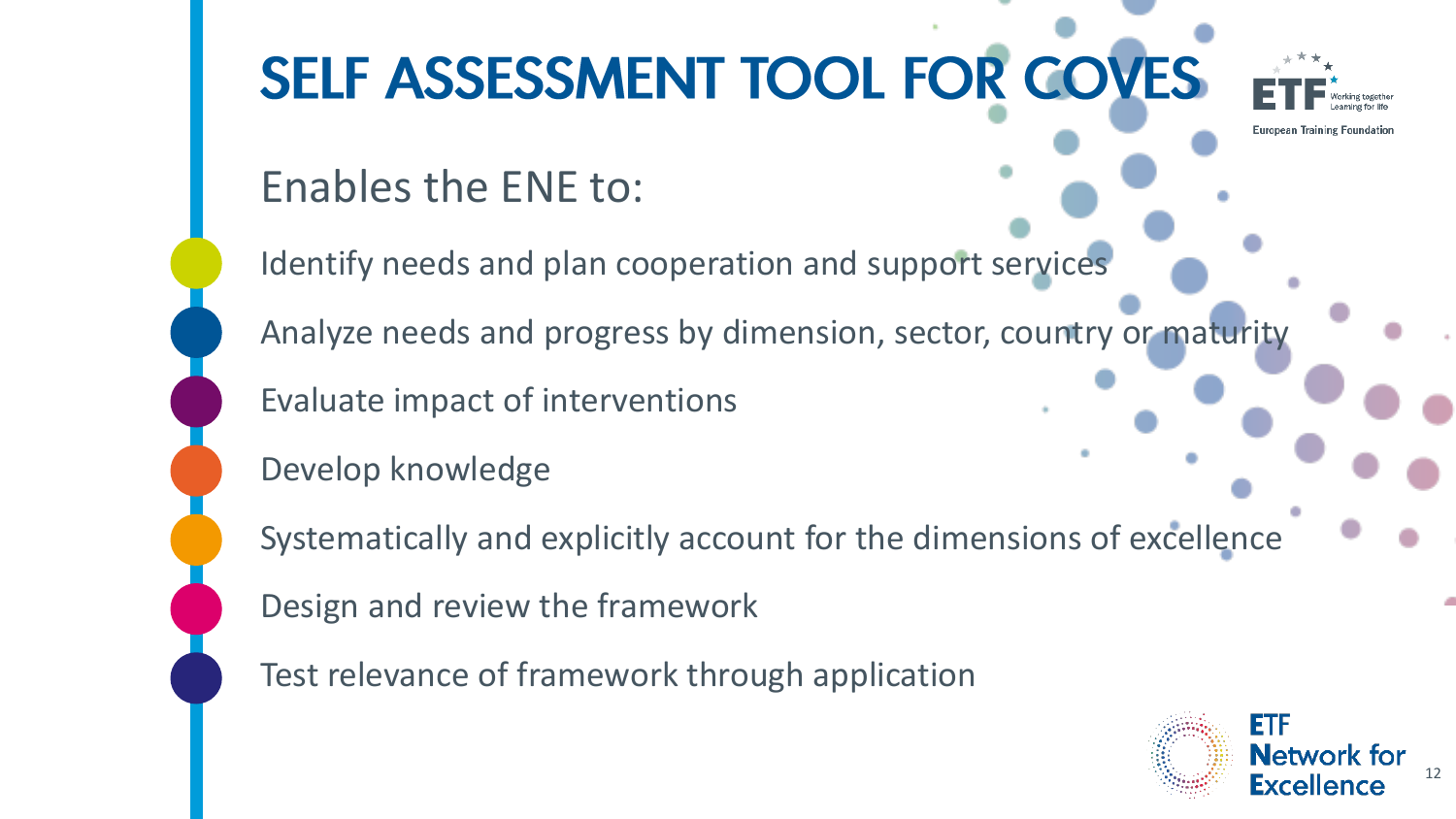# **WHAT ACTIONS ARE FORESEEN THROUGH SUB-INITIATIVES**

Partnerships, "groups of CoVEs sharing common interests" are central to efforts of CoVEs to achieve excellence.

**1**

**2**

Typically, CoVEs build and engage in partnerships to use resources efficiently, attract high quality teachers and trainers and produce tools and innovative curricula in niche economic areas.

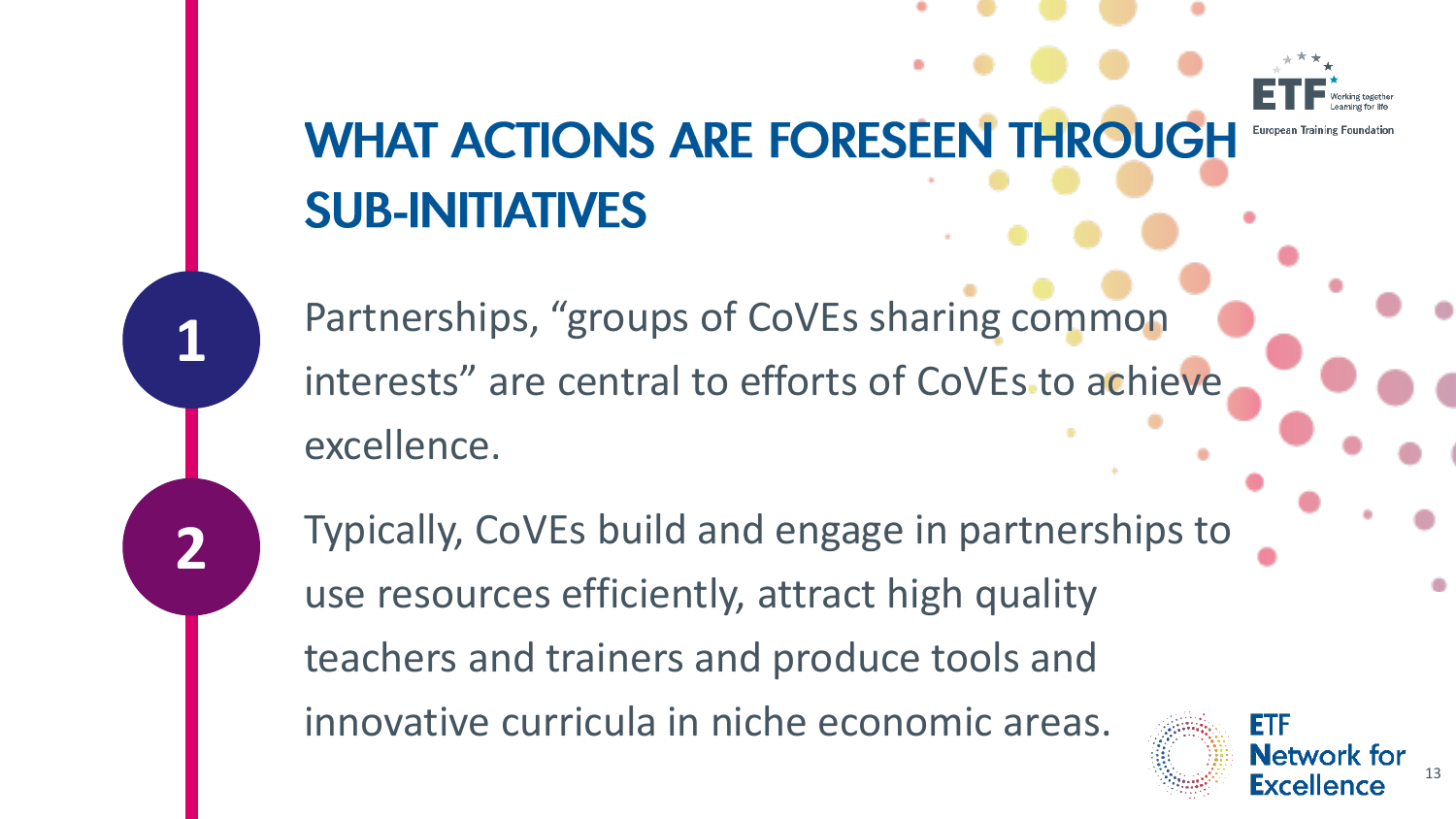# **WHAT ACTIONS ARE FORESEEN THROUGH SUB-INITIATIVES**

European Training Foundation

Design an action plan, with objectives, activities, responsibilities and time schedule to be carried out by the partnership members throughout 2020.

Investigate opportunities for peer learning activities (PLA) among members.

Investigate the production of some kind of tool i.e. a training module, a planning tool or some instructional materials.

Identify and propose relevant opportunities to make applications for EU and other national and international Programmes and schemes, such as Erasmus+, E-Twinning, TAIEX calls. Explore opportunities linked to Mobility/Learning agreements offered by the EU (and beyond).

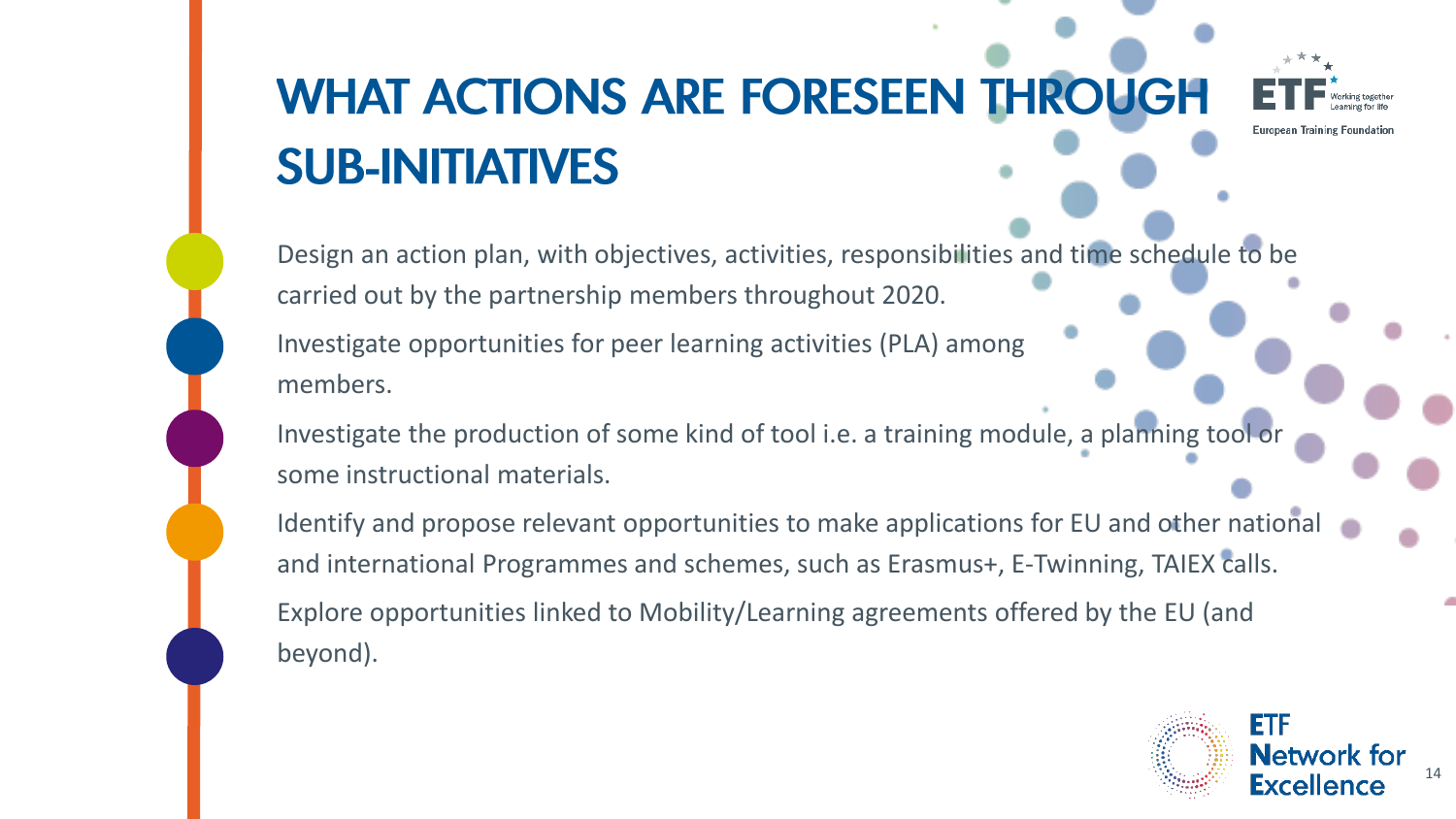# **SUB-INITIATIVE 1 - PARTNERSHIP ON WORK-BASED LEARNING**



Progress and way forward

Partnership signed with the Latvian Vocational Education Association

6 ETF Partner Countries (PCs) selected, by responding to defined criteria: Albania, Armenia, Belarus, Moldova, North Macedonia and Kazakhstan

12 representatives from schools or VET National Agencies appointed to be part of the initiative, 2 from each of the selected 6 ETF PCs

2 Peer learning activities to be implemented by 2021: Latvia and Estonia

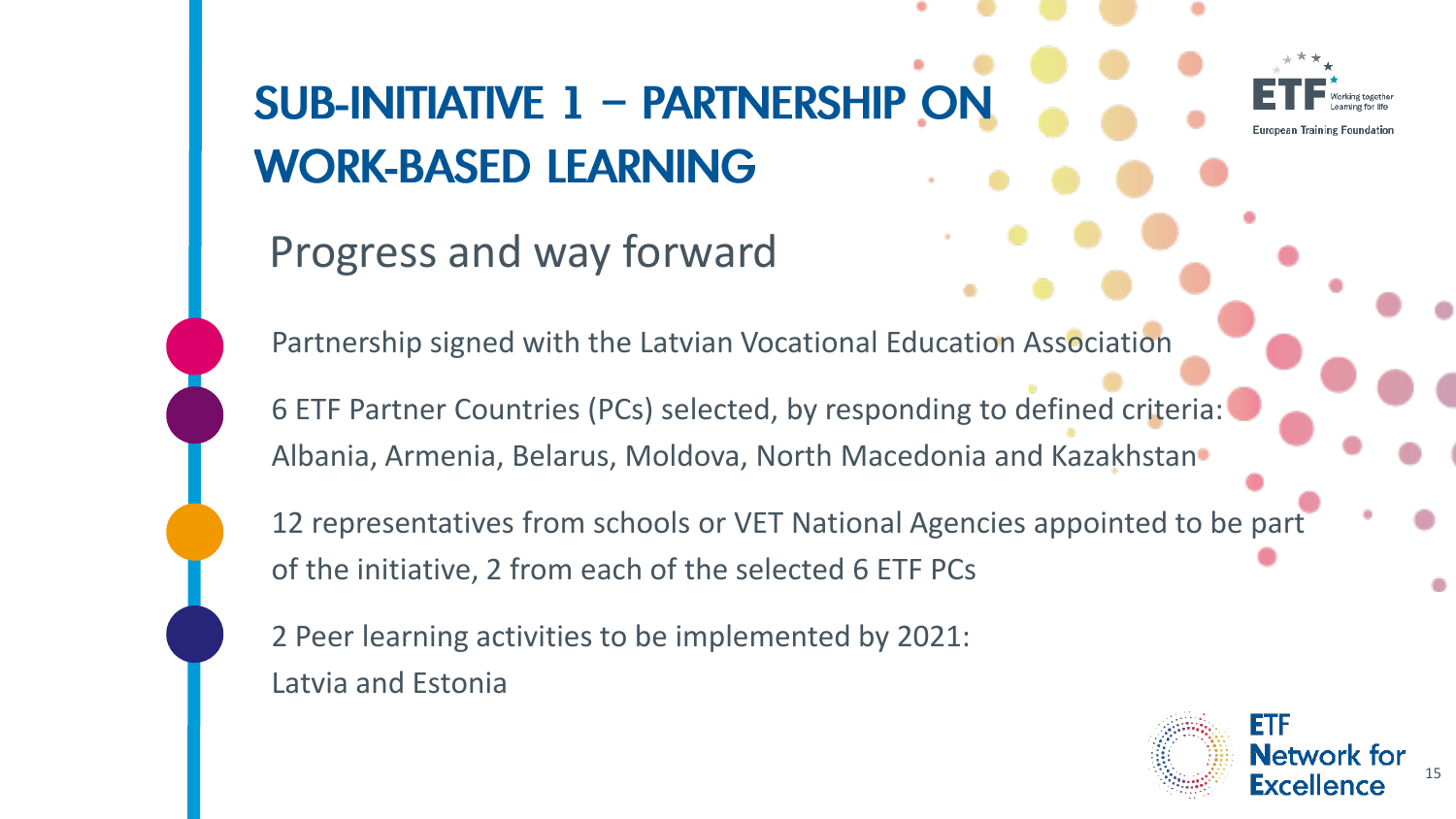#### **SUB-INITIATIVE 1 - PARTNERSHIP ON WORK-BASED LEARNING**

#### Progress and way forward

12 on-line coaching sessions for participating CoVEs from selected ETF PCs

6 coaching missions and on-site advice/coaching in ETF PCs

6 CoVEs from the 6 selected PCs will have the opportunity to undertake:

- A Baseline study: each CoVE can map its current WBL practices (find out where it stands) and analyse opportunities for development
- An evaluation of progress: measuring progress made by each CoVE  $\rightarrow$  6 case studies to be developed

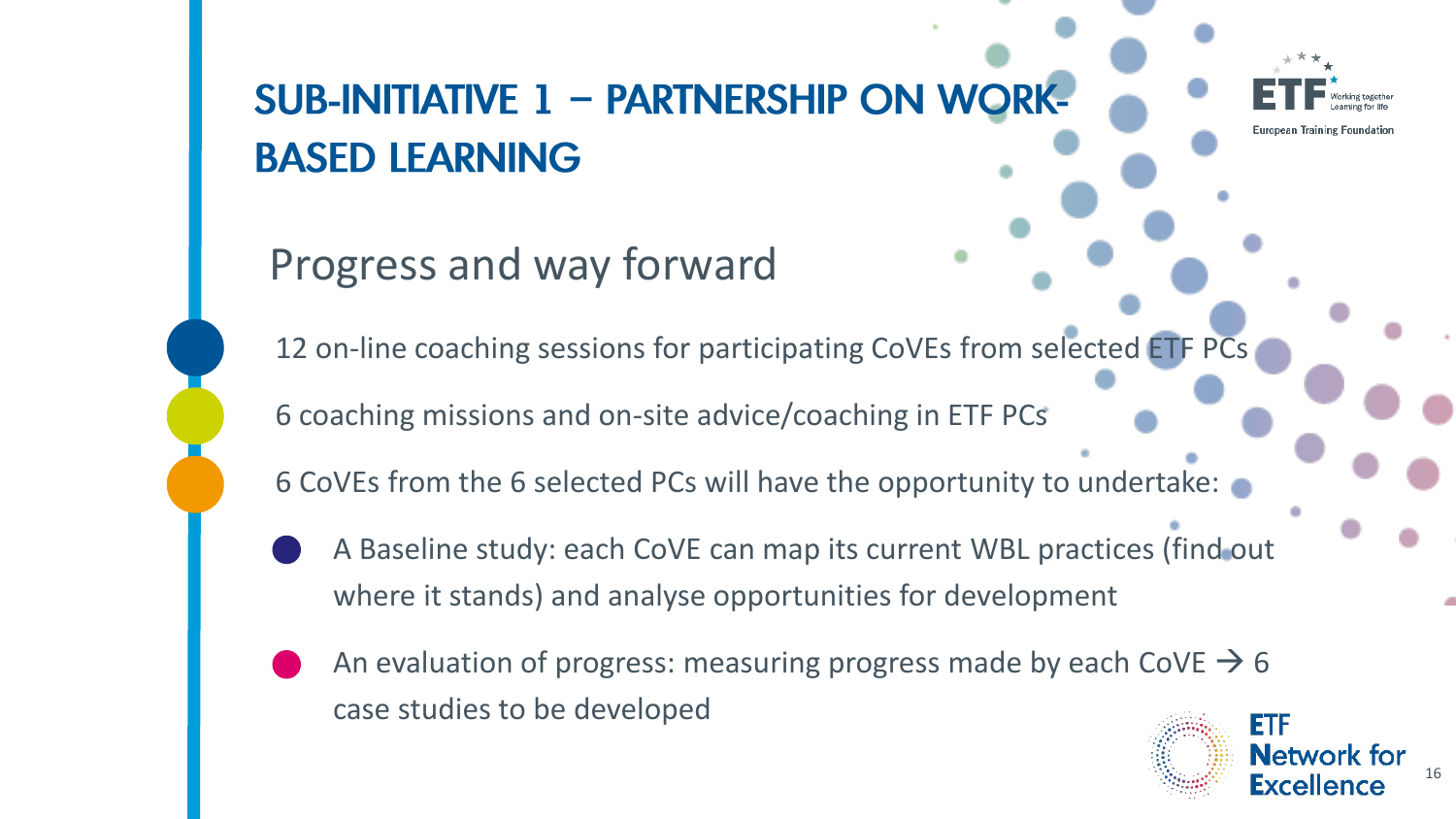SUB-INITIATIVE 2 - institutional partnership with other institutions

**European Training Foundation** 

Joining forces with VET providers

**Peer Learning Clubs with Skillman on Work Based learning and Teachers** professional development

**Policy brief and peer learning actions on Digitalisation** 

CoVEs from Partner countries will have the opportunity to cooperate with other CoVEs with similar needs, which are part of Skillman Network

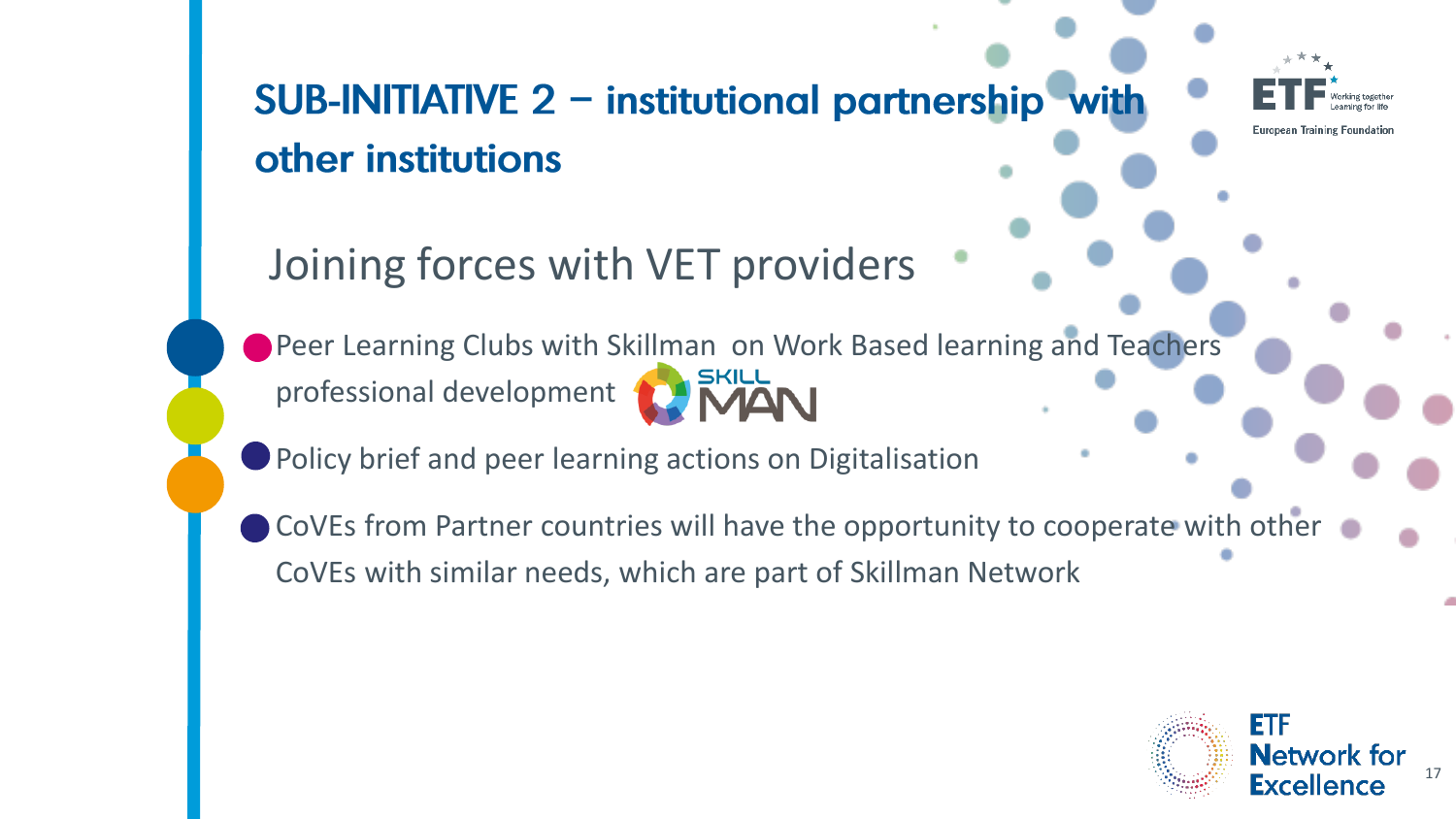#### **SUB-INITIATIVE 3 - PARTNERSHIP ON AUTONOMY OF COVES**

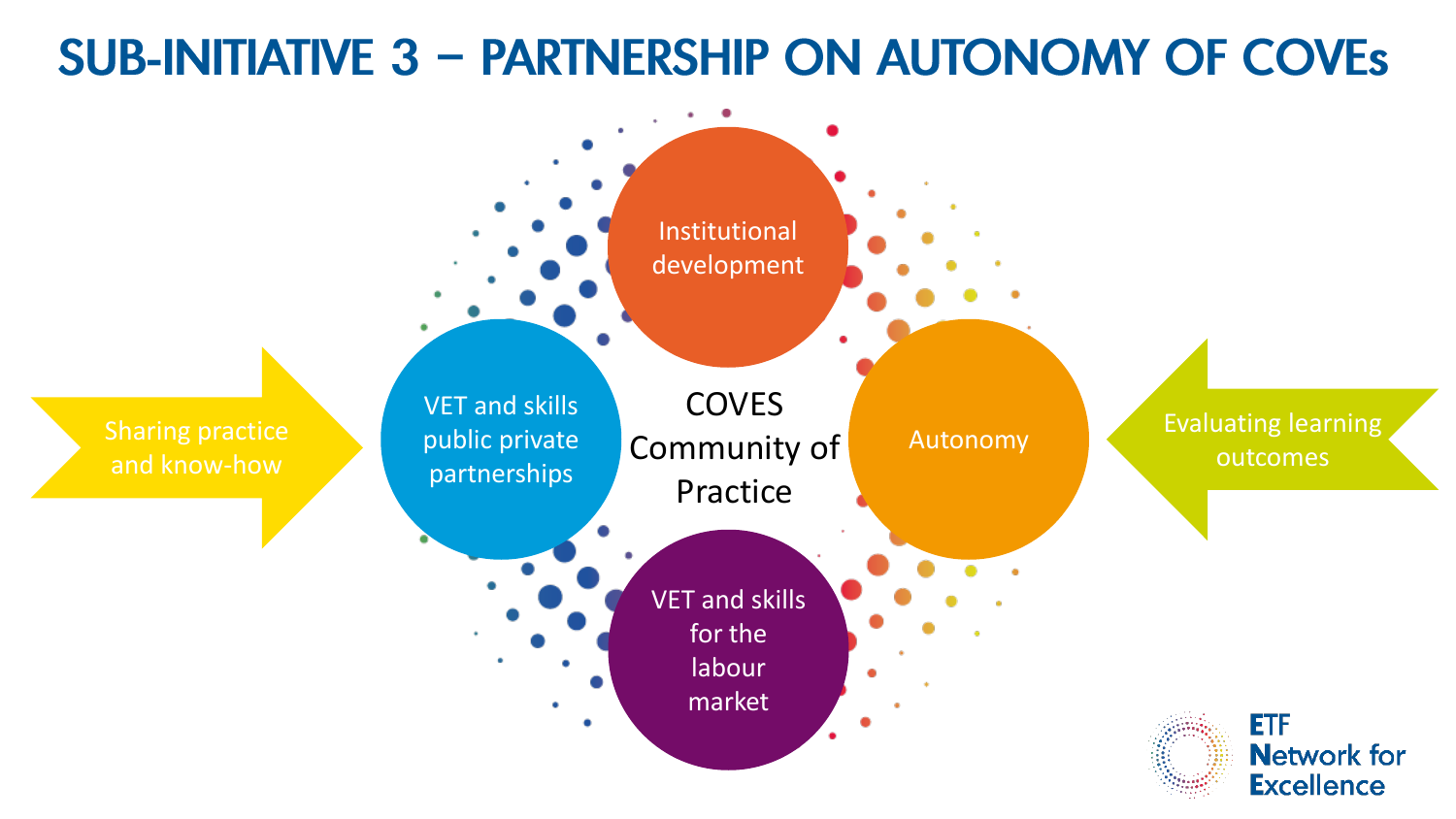#### **INDICATIVE TIMETABLE FOR DELIVERABLES IN 2020**

**04-05/20**

Creation of database/Registry and selection of CoVEs for ENE

**02/20**

Letter to relevant ministers of the 17 partner countries

**03/20** Collection of replies from partner countries **04/20** Launch of 1st subinitiative (partnership) on work-based learning

**04/20** Launch of 2<sup>nd</sup> subinitiative (institutional partnership)



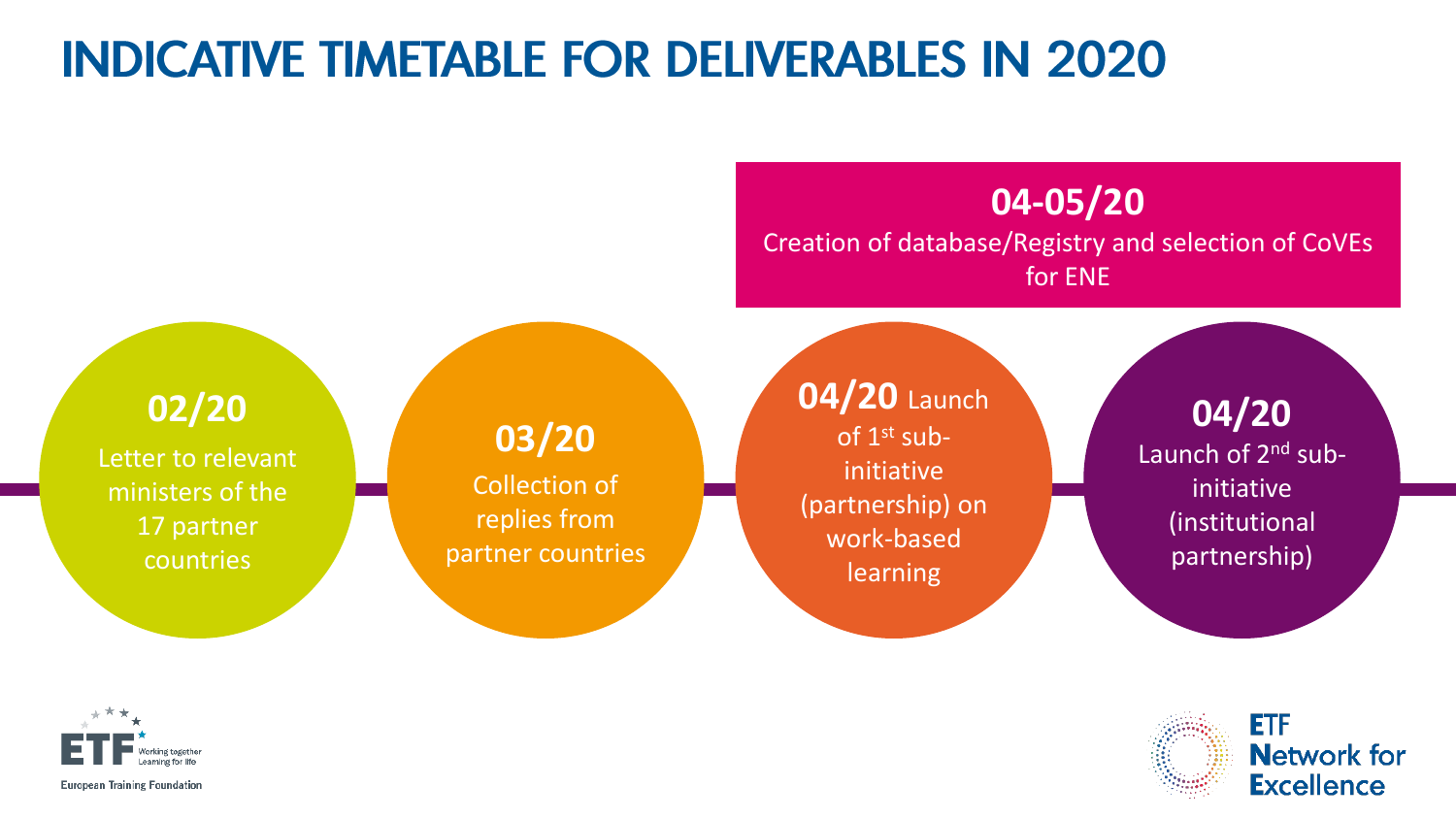## **INDICATIVE TIMETABLE Contd.**

#### **05-06/20**

Consultation and test of Research Framework for Dimensions of Excellence

**06/20** ETF publication on *CoVEs - An engine for VET development?*

#### **06/20** Launch of 3<sup>rd</sup> subinitiative (partnership) on autonomy of CoVEs and public private partnerships

**11-12/20** Peer learning activities on Work based learning in CoVEs

#### **End 2020**

Launch conference of ENE (place to be decided)